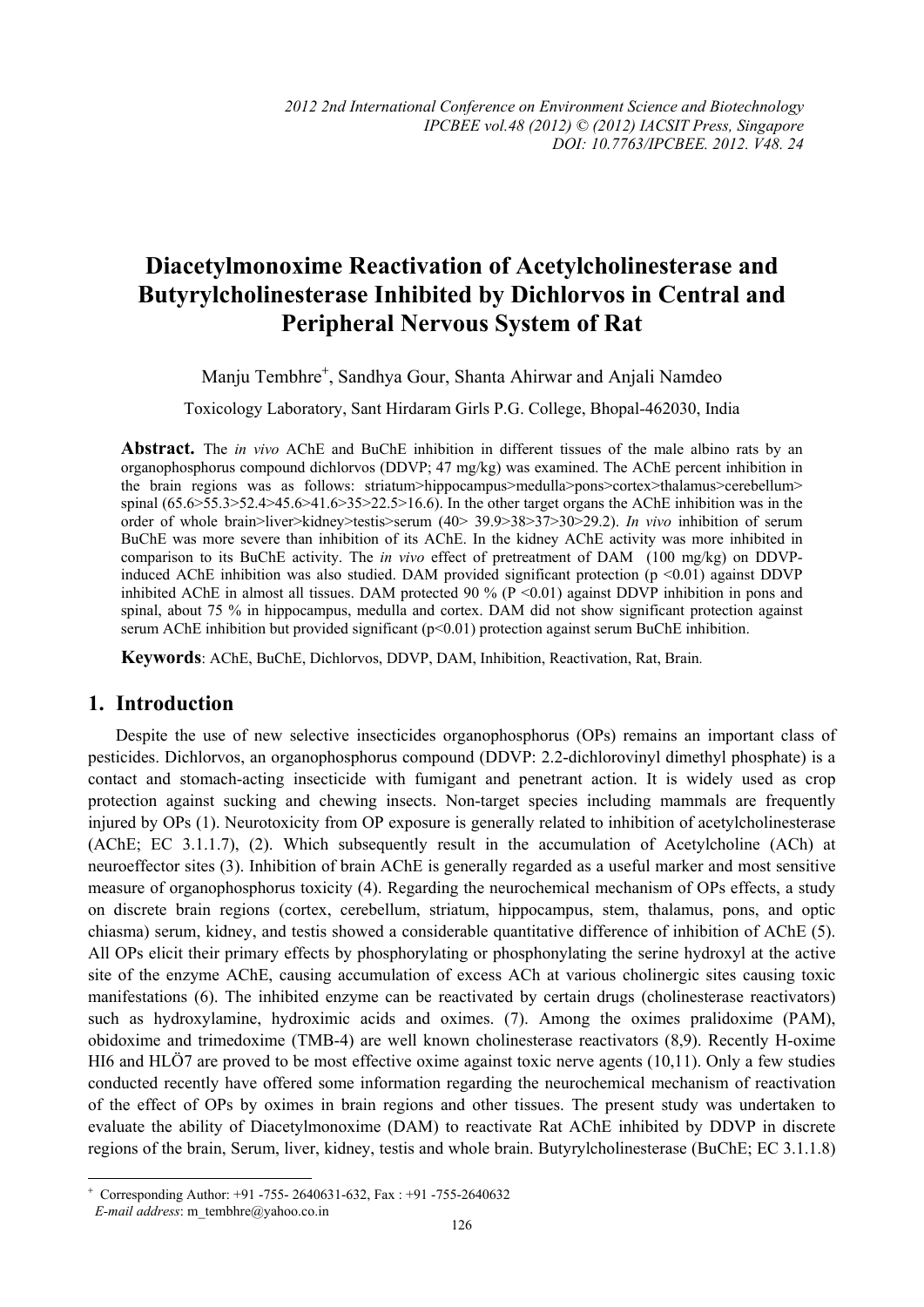is present in the central nervous system in appreciable amount but appears to be associated mainly with supportive elements such as glia or vascular tissue, without direct implications in neurotransmission (12). Effect of DAM on DDVP-induced BuChE inhibition in serum and kidney was also studied.

## **2. Materials and Methods**

### **2.1. Chemicals**

Acetylthiocholine iodide (ATCI), Butyrylthiocholine iodide (BuTCI), 5,5' -Dithio-bis 2-nitrobenzoic acid (DTNB) and bovine serum albumin were purchased from Sigma chemicals CO. (St. Louis M.O.). Technical grade dichlorvos, (DDVP; 2.2-dichlorovinyl dimethyl phosphate) and Diacetylmonoxime (DAM) were obtained from All India Medical Corporation (Mumbai India). All other chemicals used were of analytical grade.

### **2.1.1 Animals & Treatment**

Male albino Rats (CFT-Wistar strain) weighing between 225-250 g were used for these investigations. Rats were maintained in individual plastic cages in a temperature-controlled room under standard laboratory conditions with free access of water and commercial feed ad lib. Rats were divided into four groups of five each. Experimental rats were fasted overnight. Each group receiving different treatment(s): Group I: Control animals; oil (1 ml/kg). Group II: single dose DDVP (47mg/kg; 1/3 LD50), Group III: DAM (100mg/kg) as solution in isotonic saline i.m. Injection volume was 1ml/kg. Group IV: DAM (100 mg/kg) i.m. pretreatment, 30 min. before, DDVP (47mg/kg) administration. Rats in groups III and IV received daily DAM (100mg/kg) for three days. Stock solution of DDVP (16mg/ml) was prepared in 100% pure peanut oil. Stock solution of DAM (100mg/ml) was prepared in normal saline. Stock solutions were made freshly just before the use.

#### **2.1.1.1 Sample preparation & Enzyme assay**

Rats (group of five) were anaesthetized by Diethyl ether 16 hr. after administration of DDVP and their abdominal cavities surgically opened. For serum sample blood was collected by cardiac puncture. Blood was allowed to clot for 5 min. followed by centrifugation at 1000 x g at  $4^{\circ}$ C for 10 minute. Brains were then quickly removed, washed in ice-cold saline and blotted dry. Each brain was placed on ice bag and different regions viz. cortex, striatum, cerebellum, pons, thalamus, hippocampus, medulla and spinal cord were isolated according to Zeman and Innes (13). Liver, kidney and testis were also taken out immediately. A 10 % (w/v) tissue homogenate was prepared in 0.1 M phosphate buffer (pH 7.4) using potter-Elvehjem type homogenizer followed by centrifugation at 2000 x g at 4°C for 10 min. in a sorwell high speed refrigerated centrifuge. All homogenates were kept at  $-70^{\circ}$ C immediately after preparation and analyzed on the same day for the activity of AChE and BuChE. AChE activity was determined spectrophotometrically by measuring the rate of hydrolysis of the substrate, ATCI/BuTCI according to the method of Ellman *et al*., (14). Aliquots of the homogenates were diluted with 2.6 ml 0.1 M phosphate buffer (pH 7.4) to a total volume of 3 ml, which contained 100 mM DTNB and 75 mM ATCI or BuTCI. The enzyme activity was calculated by extinction co-efficient ( $E_{412}$ = 1.36 x 10<sup>4</sup> M<sup>-1</sup> cm<sup>-1</sup>) for the yellow anion 5-thio-2 nitrobenzoic acid. The AChE and BuChE activity was expressed as nmole of ATCI / BuTCI hydrolyzed per min per milligram of protein and for serum ATCI/BuTCI hydrolyzed/ml serum/min. All spectrophotometric measurements were done in duplicate. Proteins were determined according to Lowry *et al.* (15) using bovine serum albumin as standard.

### **2.1.1.1.1. Statistical analysis**

 $LD_{50}$  values were calculated by probit regression analysis of death occurring within 24hr. after administration of DDVP at five different doses with six Rats per dose (16).Mean values and standard deviation were calculated for each test group on the basis of value obtained for individual tissue from Rats. Data were analyzed by one-way ANOVA to determine treatment effects. In all cases p>0.05 or p>0.01 was considered statistically significant.

# **3. Results**

### **3.1. Control Enzyme Activity**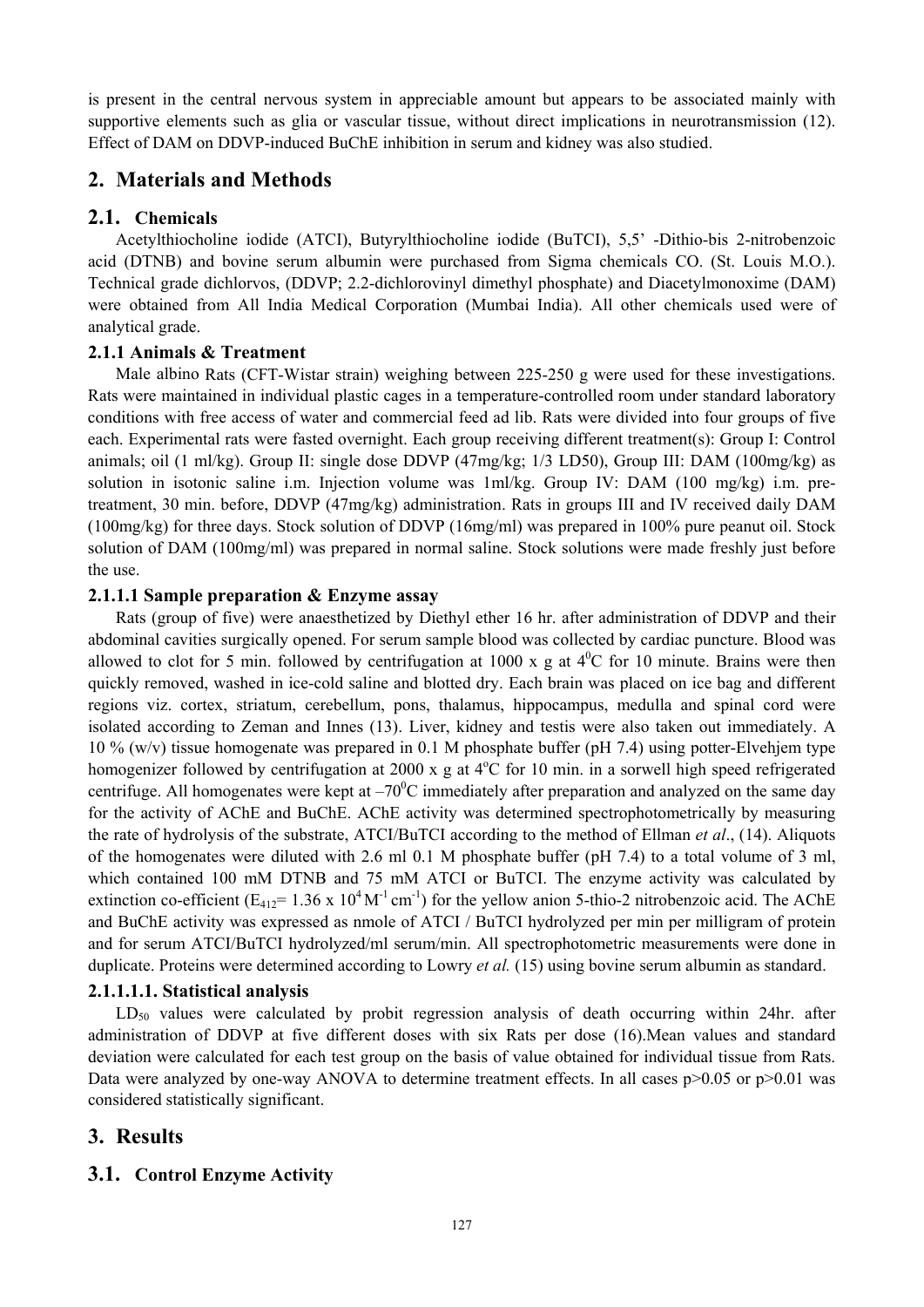Baseline enzyme level for AChE is shown in Table –1 and –2. Result shows differential AChE activity in discrete regions of the brain. Among the brain regions the highest AChE activity in striatum was 3.673±1.2 nmole/min/mg protein and the lowest in the hippocampus and thalamus was 1.857±6.2 and 1.880±0.9 nmole/min/mg proteins respectively. The discrete regions of control rat brain showed differences in the AChE activities in the order of striatum >medulla>pons>cortex>cerebellum>hippocampus> thalamus>spinal. In the other organs AChE level was in the order of serum>brain>kidney=testis>liver. The serum BuChE activity (12.92 $\pm$ 4.9 nmole/min) was almost four times more than its AChE activity (3.792 $\pm$ 4.3 nmole/min). Similarly in the kidney also the level of BuChE was much higher i.e. 4.741±7.2 nmole/min/mg protein in comparison to its AChE activity which was 1.591±2.7 n mole/min/mg protein.

#### **3.1.1** *In vivo* **inhibition of AChE and BuChE by DDVP**

Single dose of DDVP (47mg/kg) elicit differential toxicity in the brain region. The *in vivo* inhibition of AChE in the discrete regions of rat brain ranged from 65.5% (in striatum; p<0.01) to 22.5% (in cerebellum; p <0.05) (Fig- 1). DDVP elicit significant percent inhibition in AChE activity of the brain regions in the order of striatum>hippocampus>medulla>pons>cortex>thalamus>cerebellum>spinal (65.6>55.3>52.4> 45.6 >41.6>35>22.5>16.6). AChE inhibition was also significant (p<0.05) in other organs due to DDVP and was in the order of liver>kidney>whole brain>testis>serum (39.9>38>37>30>29.2; Fig-2). In the serum DDVP-induced BuChE inhibition (38.9 %) was more pronounced than was its AChE inhibition (29.2 %). However in the kidney AChE activity was more inhibited than was its BuChE activity.

#### **3.1.1.1** *In vivo* **effect of DAM on AChE**

Administration of DAM alone (100 mg/kg) to rats for three days did not produce any significant inhibition of AChE in the brain regions and the other target organs hence efficacy of DAM on DDVPinduced AChE inhibition was calculated from control values (Fig-3  $\&$  4).

#### **3.1.1.1.1 Effect of pretreatment of DAM against DDVP-induced AChE and BuChE inhibition**

The Data in Table-1 indicate that the pretreatment of DAM (100 mg/kg) for three days prior to the single dose of DDVP (47 mg/kg) to the male rats provided significant protection ( $p<0.01$ ) against DDVP inhibited AChE in almost all regions of the brain. Results from the study revealed that DAM offered maximum protection with more than  $90\%$  ( $p<0.01$ ) reactivation in pons and spinal. Although it provided more than 75% protection against DDVP inhibited AChE in the hippocampus, medulla and cortex. However, DAM produced 50% protection in the cerebellum and thalamus and 40% protection in the striatum against DDVP inhibited AChE (Fig- 3). DAM did not show any significant protection against AChE inhibition in the serum but provided highly significant (p<0.01) protection against inhibition of serum BuChE (Table-2). Highest protective action of DAM was found significantly  $(p<0.01)$  in reactivating AChE inhibition in the testis, which was reactivated to normal level of AChE. In case of liver AChE inhibition DAM also showed considerable protection but unable to produce any protection in the kidney (Table-2 & Fig-4).

#### **4. Discussion**

The present investigations demonstrate protective efficacy of Diacetylemonoxime against AChE inhibition produced by DDVP in discrete regions of the brain in addition to whole brain, liver, kidney, testis and serum. The regional difference in the level of AChE of brain areas of untreated rat was significant (p<0.05) in the present investigation. Highest AChE activity was found in the striatum and lowest in the hippocampus and thalamus. However, lowest level of AChE was reported in the cerebellum (17). Striatum is the area rich in cholinergic neurons and AChE activity was higher in this area (18). The differential AChE activity in the brain regions of untreated rats was, in the present study, in confirmation (5) except we found lower AChE activity in the thalamus than in the cortex and cerebellum. AChE activity was comparatively found to be lower in serum, kidney and testis. It has been reported that in Kidney, liver and serum AChE activity is low (19). BuChE activity was found to be the predominant than AChE activity in serum and kidney of untreated rats. This may account for higher specificity to the substrate BuTC compared to ATC (20). BuChE in serum samples of mammals including rat showed more preference to BuTC compared to ATC (21). Upon inhibition of AChE by organophosphorus in the nervous system, the neurotransmitter acetylcholine accumulates in synapses, causing excessive stimulation of cholinergic receptors on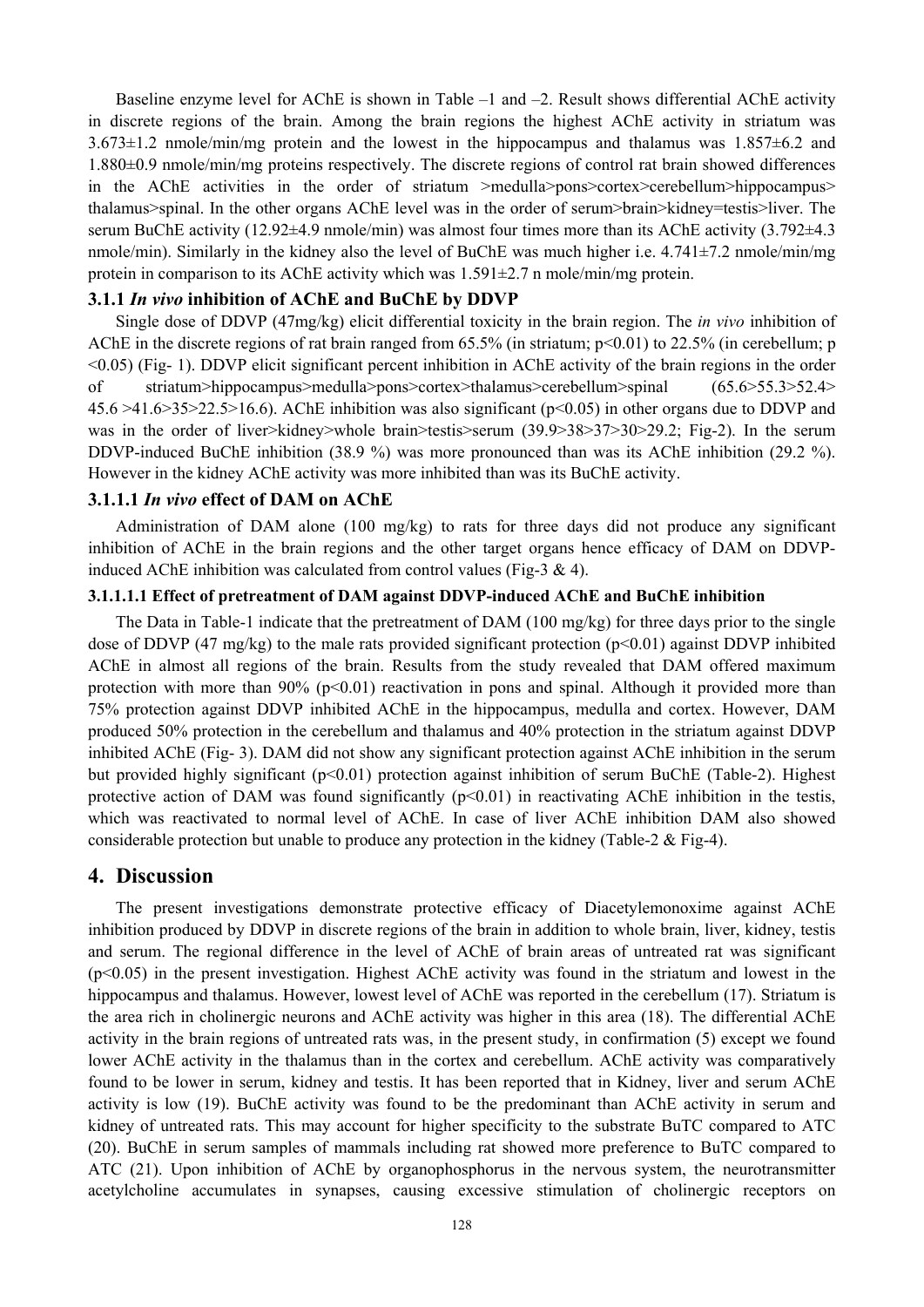postsynaptic cells, leading to cholinergic toxicity. It is known that feedback inhibition of acetylcholine release can occur through activation of muscarine acetylcholine receptors located on presynaptic terminals (22, 23). Presynaptic muscarinic receptors diminish further Acetylcholine release and thereby may reduce the excessive stimulation of postsynaptic cholinergic receptors following AChE inhibition (24). Present study reveals that DDVP produce maximum toxicity in brain regions and whole brain. AChE inhibition was 65% in striatum, 55% in hippocampus, 52% in medulla, 45% in pons, 41% in cortex, 35% in thalamus, 22% in cerebellum and 16% in spinal. These findings were similar since soman as previously reported to produce maximum inhibition of AChE in the striatum of rat (25). Regional differences in AChE inhibition by organophosphorus depends on their adaptive responses to pesticide exposure could therefore influence sensitivity to some anticholinesterase (26). It has been stated that brain is the first organ affected by organophosphorus poisoning (27) and an early inhibition of AChE takes place in this organ (28). The spinal cord is often neglected portion of CNS. Yet we have shown that DDVP affects AChE activity to the same extent here as in the major brain regions (29). Excellent correlation between brain regional and spinal cord AChE activity was reported (30, 31). AChE inhibition in either in nervous tissues or muscles has fairly been accepted as a toxic effect because activity in these target tissues is involved in neurotransmission (32). But AChE inhibition by OPs on other tissues or organs (such as liver, kidney and testis) different from them has seldom been studied. Results of this investigation of DDVP poisoning in rat AChE activity was inhibited significantly (p<0.05) i.e. 40% in liver, 38% in kidney and 30% in testis. The differential inhibition of AChE activities in these tissues may be due to presence of isoenzyme with different affinity for the substrate and the inhibitor. Further pesticide itself may be present in different amount in different tissues producing differential inhibition or inhibitor may be metabolized at different rates (33). Regarding the differential inhibition of serum AChE and BuChE in DDVP treated rats BuChE appeared to be slightly more inhibited then was AChE. The inhibition of BuChE can serve as protective mechanism against DDVP toxicity by reducing the amount available for AChE inhibition (18).

The result of the present investigation demonstrates a role for the direct action of DAM in reactivating AChE inhibition after exposure of rats to single dose of DDVP. Pretreatment of DAM provided protection against DDVP-induced AChE inhibition in all of the brain areas examined; however each area was not affected to the same degree. DAM exhibited excellent protection against the toxic effect of DDVP (demonstrating the AChE reactivation) produced nearly equivalent levels of protection in hippocampus, pons and medulla. The amount of reactivation of phosphorylated brain enzyme that can be achieved by TMB-4 or toxogonin differ in different areas of brain, due to regional differences in the amount of functional (i.e. more accessible, extra cellular) enzyme and non-functional (i.e. less accessible, intracellular) enzyme (34). Kuca and co-workers (35) reported that there were significant differences in reactivation potency of all tested oximes. The oxime TO205 seems to be the most efficacious followed by TO046, HI-6, HS-6, K027, obidoxime, MMC and 2-PAM. In addition, the findings of their study revealed that the reactivation potency of the tested reactivators depends on many factors such as the number of pyridinium rings, the number of oxime groups and their position, as well as the length and the shape of Linkage Bridge between two pyridinium rings.

Variation in reactivation of Tabun induced AChE inhibition has been reported by three oximes HI-6, obidoxime, and K048 (36). Patocka (11) showed DAM was about 10 times more effective against sarine poisoning in rat than in mouse, guinea-pig, rabbit and monkey. It has been reported that MINA and DAM were effective in reducing AChE inhibition by organophosphorus pesticides (37). It is known that atropine sulphate is essential part of the treatment of OP poisoning (38). It is considered that HI-6 is more effective than 2-PAM in the therapy of OP toxicity, especially for agents that undergo rapid aging (39). The difference may be attributed, at least in part to higher reactivating potency of HI-6 (40, 41).

In conclusion, prophylactic administration of DAM potentially protected AChE activity in brain regions in addition to serum and other tissues from inhibition by DDVP. One possible explanation for this might be slowing of aging of DDVP-AChE complex. Alternately, DAM might block the binding of DDVP to the esteric site of AChE (12). DAM offers possibility of providing prophylactic benefit against DDVP toxicity. Thus DAM may prove useful therapy of DDVP intoxication.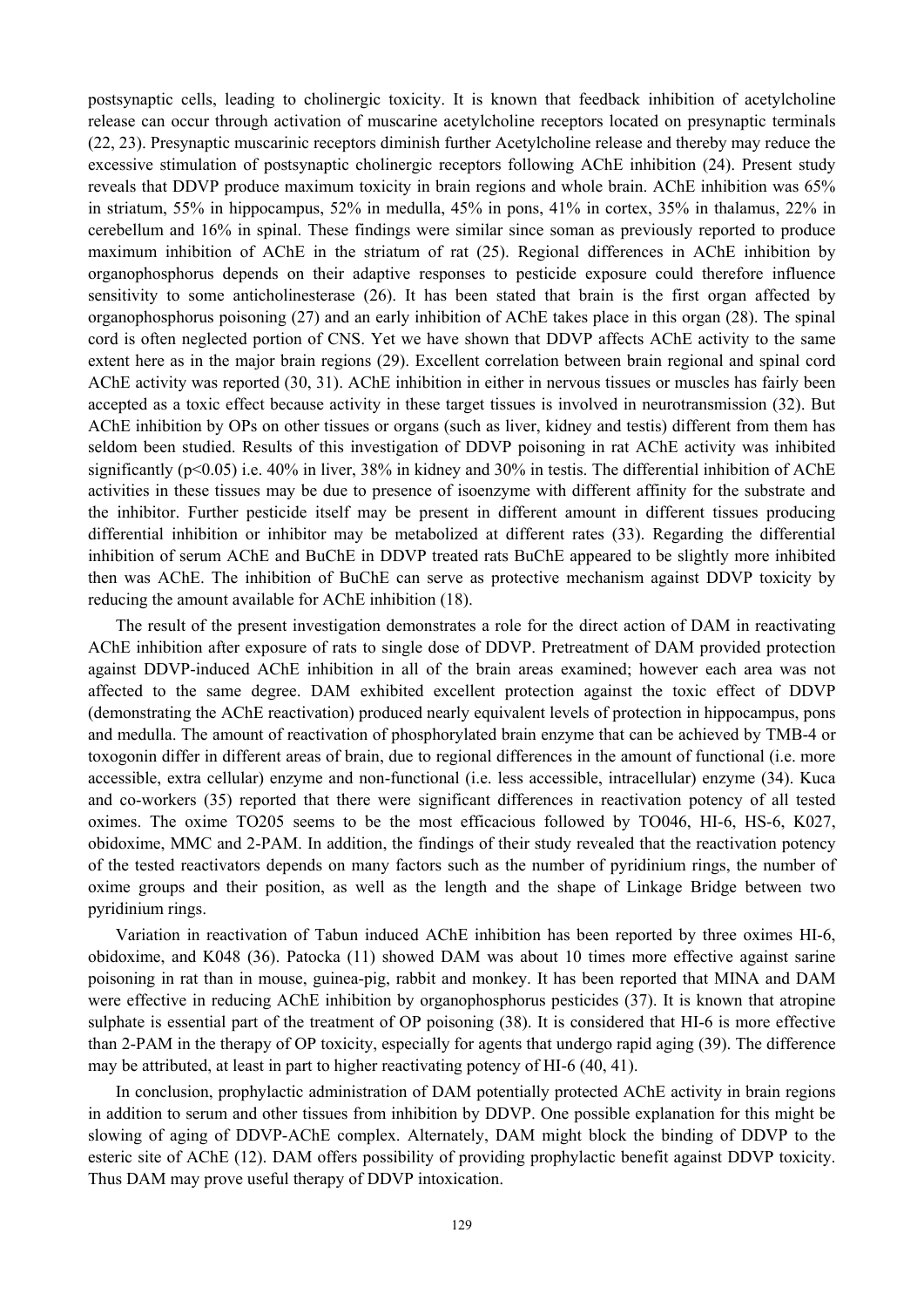### **5. Acknowledgement**

The first author is grateful to Indian National Science Academy (New Delhi, India) for the research fellowship.

#### **6. References**

- [1] D. M. Maxwell, K.M. Brecht, F.C.T. Chang, I. Koplovitz, T.M. Shih and R.E. Sweeney. Toxicodynamic modeling of highly toxic organophosphorus compounds. *J. Mol. Neurosci.*, 2006, **30**, 129-132.
- [2] W.N. Aldridge. Mechanism and concept in toxicology. Tayler & Francis (Eds.), London. pp. 86-90. (1996).
- [3] J. Bajgar. Organophosphates/nerve agents poisoning; mechanism of action, diagnosis, prophylaxis and treatment. *Adv. Clin. Chem*. 2004, **38**, 151-216.
- [4] V. Racakova, .D. Jun, V. Opletalova, & K. Kuka. Reactivation of acetylcholinesterase inhibited by the pesticide chlorpyrifos. *J. Appl. Biomed*. 2006, **4**, 147-151.
- [5] P. Santosh kumar, S. Karanth & T. Shivanandappa. Neurotoxicity and pattern of acetylcholinesterase inhibition in the brain regions of rat by bromopohos and ethylbromophos. *Fundamental and Applied toxicology*, 1996, **32**, 23- 30.
- [6] D.F. Heath. Organophosphorus poisons. Anticholinesterase and related compounds. *Pergamon London,1961* 17- 28
- [7] V. Racakova, M. Hrabinova, D. Jun & K. Kuca. Substituted monoquarternary oximes as reactivators of cyclosarin and Chlorpyrifos- inhibited acetylcholinesterase. *Arh. Hig Rada Toksikol*, 2006, **57**, 387-390.
- [8] D.M. Maxwell, I. Koplovitz, F. Worek and R.E. Sweeney. A structure-activity analysis of the variation in oxime efficacy against nerve agents. *Toxicol. Appl. Pharmaco*l., 2008, **231**, 157-164.
- [9] J. Caval, K. Kuca & J. Kassa. Specification of structure of oximes able to reactivate tabun-inhibited acetyilcholinesterase. *Basic Clin. Pharmacol. Toxicol.*, 2004, **95**, 81-86.
- [10] P. Eyer, I. Hegedorn, R. Climmek, P. Lipstreu, H. Oldiges, I. Steidl, I. Szinicz & T.Worek. HlÖ7 Dimethane a potent bispyridinium dioxime against anticholinesterase. *Aech.Toxicol*.1992, 66, 603-621.
- [11] J. Patocka, J.Cabal, K. Kuca, & D. Jun. Oxime reactivation of acetylcholinesterase inhibited by toxic phosphorus esters: in vitro kinetics & thermodynamics. *J. Appl. Biomed*, 2005, **3**, 91-99.
- [12] A. Silver. Anticholinesterases. In The Biology of Cholinesterases. A. Euberger and E. I. Tatum..Eds. North-Holland. Amasterdam, 1974, 464-471.
- [13] W. Zeman, J.R.M. Innes. Craigie's Neuroanatomy of the Rat. 1963, 21-25, Academic Press. New York.
- [14] G.L. Ellman, K.D. Courtney, V. Anders. & R.M. Featherston. A new and rapid colorimetric determination of acetylcholinesterase activity. *Biochem. Pharmacol*. **7,** 1961. 88-95.
- [15] O.H. Lowry, N.J. Rosenbrough, A.L. Farr, J. Randall. Protein measurement with the folin-phenol reagent. *J. Biol. Chem*. **193, 1951,** 265-275.
- [16] D.J. Finny. Probit Analysis, 1977, 50-80, Cambridge Univ. Press Cambridge.
- [17] E.L. Bennet, M.C. Diamond, H. Morimoto. & M. Herbert. Acetylcholinesterase activity and weight measures in fifteen brain areas from six lines of rats. *J. Neurochem*. **13,** 1966, 563-581.
- [18] H. Michalek, & W.B. Stavinoha. Effect of cholorpromazine pretreatment on the inhibition of total cholinesterase and butyrylcholinesterase in brain of rats poisoned by physostigmine or dichlorvos. Toxicology. **9,** 1978, 205- 219.
- [19] K.B. Augustinsson., Cholinesterases. A study in comparative enzymology. *Acta Physiol Scand*. 1948, **52,** 1-182.
- [20] C.H. Sawyer & J.W. Everett. Cholinesterase in rat tissue and site of serum no- specific cholinesterase production. *Am. J. Physiol*. 1947, **148,** 675-683.
- [21] K. Kuca, J.Patocka & Cabalj. Reactivation of organophosphate inhibited acetyilcholinesterase activity by  $\alpha$ , $\omega$ bis-(4- hydroxyiminmethylpyridinium) alkanes in vitro *J. Appl. Biomed*. 2003, **1**, 307-211.
- [22] C. Allgaier, B.K. Choi & G. Hertting. Muscarine receptors regulating electrically evoked release in actylcholinesterase in hippocampus are linked to pertussis toxin- sensitive G protein but not to adenylate cyclase. *J*.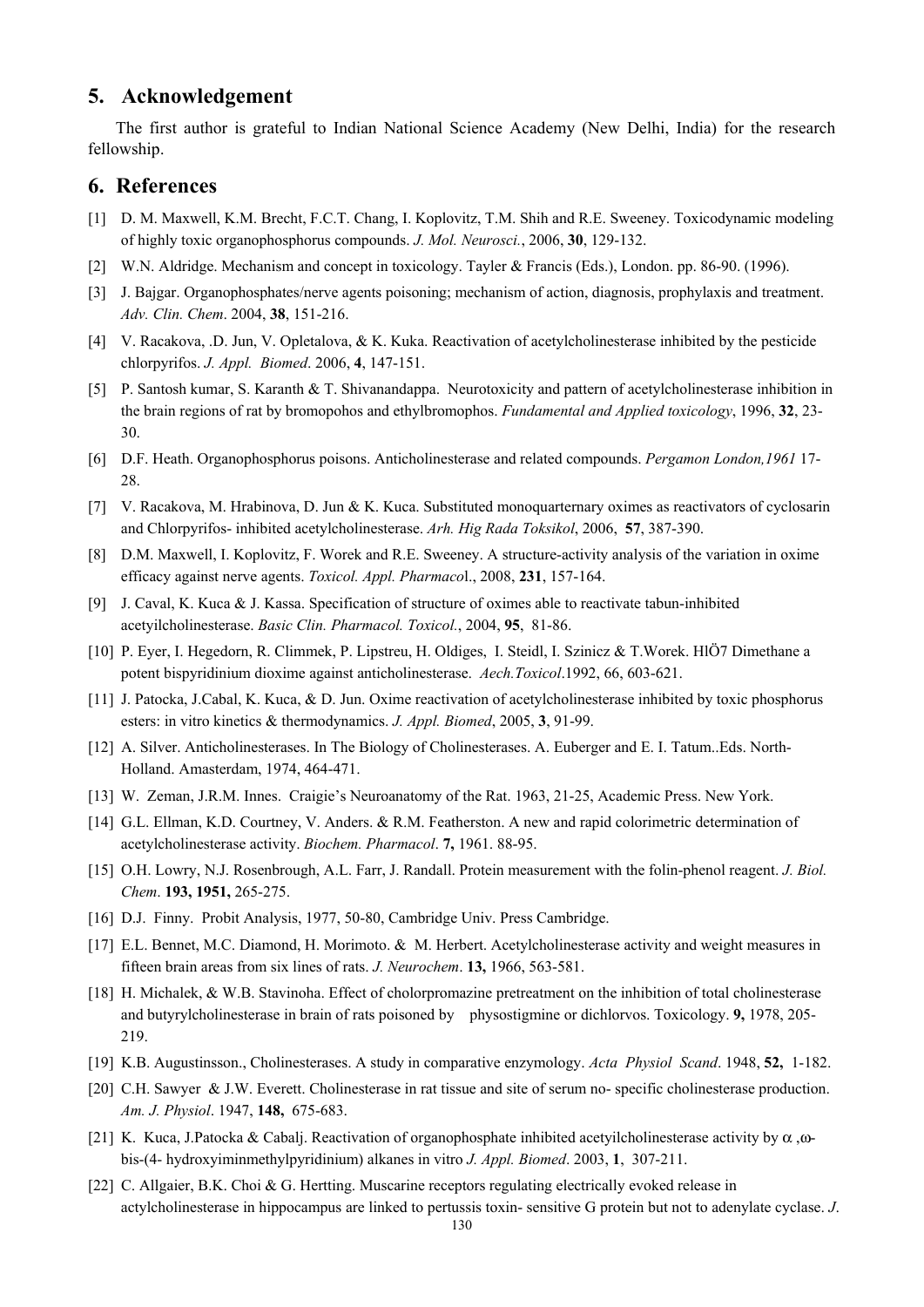*Neurochem*. 1993, **61,** 1043-1049.

- [23] T.W. Vikroy & E.D. Cadman. Dissociation between muscarinic receptor-mediated inhibition of adenylate cyclase and autoreceptor inhibition of [3H] acetylcholinerelease in rat hippocampus. *J. Phaemacol.Exp*. Ther. 1989, **251,** 1039-1044.
- [24] C. Pope. The influence of age on pesticide toxicity. Hand book of pesticide toxicology. Academic press**. 1,** 2001, 873-885.
- [25] D.K. Lim, A.B. Porter, B. Hoskins & K. Ho. Changes in ACh levels in rat brain during sub acute administration of Di-isopropyleflurophosphate. *Toxicol.Appl.Pharmaol* 1987, **90**, 477-489.
- [26] K.V. swamy, R.Ravikumar & M. Mohan. Changes in cholinesterase system in different brain areas during the development of behavioural tolerance to monocrotophos toxicity in male albino rats. *Biochemistry Internationa* 1992, **27 (4)**, 661-669.
- [27] F. Worek, T. Kirchner, M. Backer, L. Szinicz. Reactivation by various oximes of human erythrocyte acetyilcholinesterase inhibited by different organophosphorus compounds. *Arch. Toxicol*. 1996, **70**, 497-503.
- [28] A.C. Rosenfeld & L.G. Sultatos. Concentration-Development Kinetics of acetylcholinesterase inhibition by the organophosphate Paraoxon. Toxicological sciences. 2006, **90 (2),** 460-469.
- [29] V.R. Jimmerson, T.M. Shih, M. Pennella, T. Koviak, O. Smith, F. Cowan & R.B. Mailman. Spinal cord cholinesterase activity predicts brain regional cholinesterase activity in soman (GD) poisoned rats. *Toxicologist*.1986, **6,** 194-201.
- [30] V.R. Jimmerson, T.M.Shih .& .R.B. Mailman. Variability in soman toxicity in the rat correlation with biochemical and behavioural measures. *Toxicology.*1989, **57**, 241-254.
- [31] T.M.Shih, W. Jacob, J. C. Skovira, O'Donnell & J. H. McDonough. Central Acetylcholinesterase Reactivation by oximes improves survival and terminates seizures following nerve agent intoxication advanced studies in biology, **1(3),** 2009, 155 – 196**.**
- [32] S. Padilla, J. Buzzard, & V.C. Moser, V.C., Comparison of the role of Esterase in the age related sensitivity to chlorpyriphos and Methidamidophos, *Neurotoxicology* 2000, 49-56.
- [33] T. Shivanandappa, P. Joseph & M.K. Krishanakumari. Response of blood and brain cholinesterase to dermal exposure of bromophos in the rat. *Toxicology*. **4,** 1998,199-208.
- [34] F. Hobbiger & V. Vojvodic. The reactivation by pyridinium aldoxime of phosphorylated acetylcholinesterase in in the central nervous system. *Biochem. Pharmacol.* 1967, **16**, 455-459.
- [35] K. Kuca, L. Musilova , J. Palecek , V. Cirkva , M. Paar, K. Musilek , M. Hrabinova , M. Pohanka , J. Z. Karasova and D. Jun. Novel Bisquaternary Oximes—Reactivation of Acetylcholinesterase and Butyrylcholinesterase inhibited by Paraoxon. *Molecules*, **14**,. 2009, 4915-4921.
- [36] J. Bajgar, J.K. Kassa, A. Paseka, D. Slizova, O. Krs K, Kuca, D. Jun, J. Fusek & L. Capek . A comparison of tabun-inhibited rat brain acetylcholinesterase reactivation by three oximes (HI-6, obidoxime, and K048) in vivo detected by biochemical and histochemical techniques. *J Enzyme Inhib Med Chem.* 2010, 25 (6): 790-797.
- [37] D.R. Davis. & A.L. Green. The chemotherapy of poisoning by organophosphate anticholinesterases. *Brit. J. Indust. Med.* **16,** 1959,128-132.
- [38] K. Musilek, K. Kuca, D. Jun & M. Dolezal. Progress in synthesis of new acetylcholinesterase reactivators during the period 1990-2004. *Curr. Org. Chem*. **11,** 2007, 229-238.
- [39] M. Alder, D.M. Maxwell, R.E. Sweeny & S.S. Deshpande. Evaluation of the direct action of HI-6 in reversing soman-induced titanic fade. *In. Enzymes of the Cholinesterase Family*. M. Danial. Quinn et al. Eds. Plenum Press. New York.1995, 321-329.
- [40] M. Calic, A. Lucic-Vrdoljak, B. Radic, D. Jelic, D. Jun, K. Kuka & Z. Kovarik. In vitro and in vivo evaluation of pyridinium oximes, mode of interaction with acetylcholinesterase, effect on tabun-and soman-piosoned mice and their cytotoxicity. *Toxicology,* 2006, 219 85-96, 2006.
- [41] S. Karina, Matos, T. Daiana. Mancini, F.F.Elaine, da Cunha , K. Kuča, C.C. Tanos, C. França& T.Ramalho. Molecular aspects of the reactivation process of acetylcholinesterase inhibited by cyclosarin. *J. Braz. Chem.*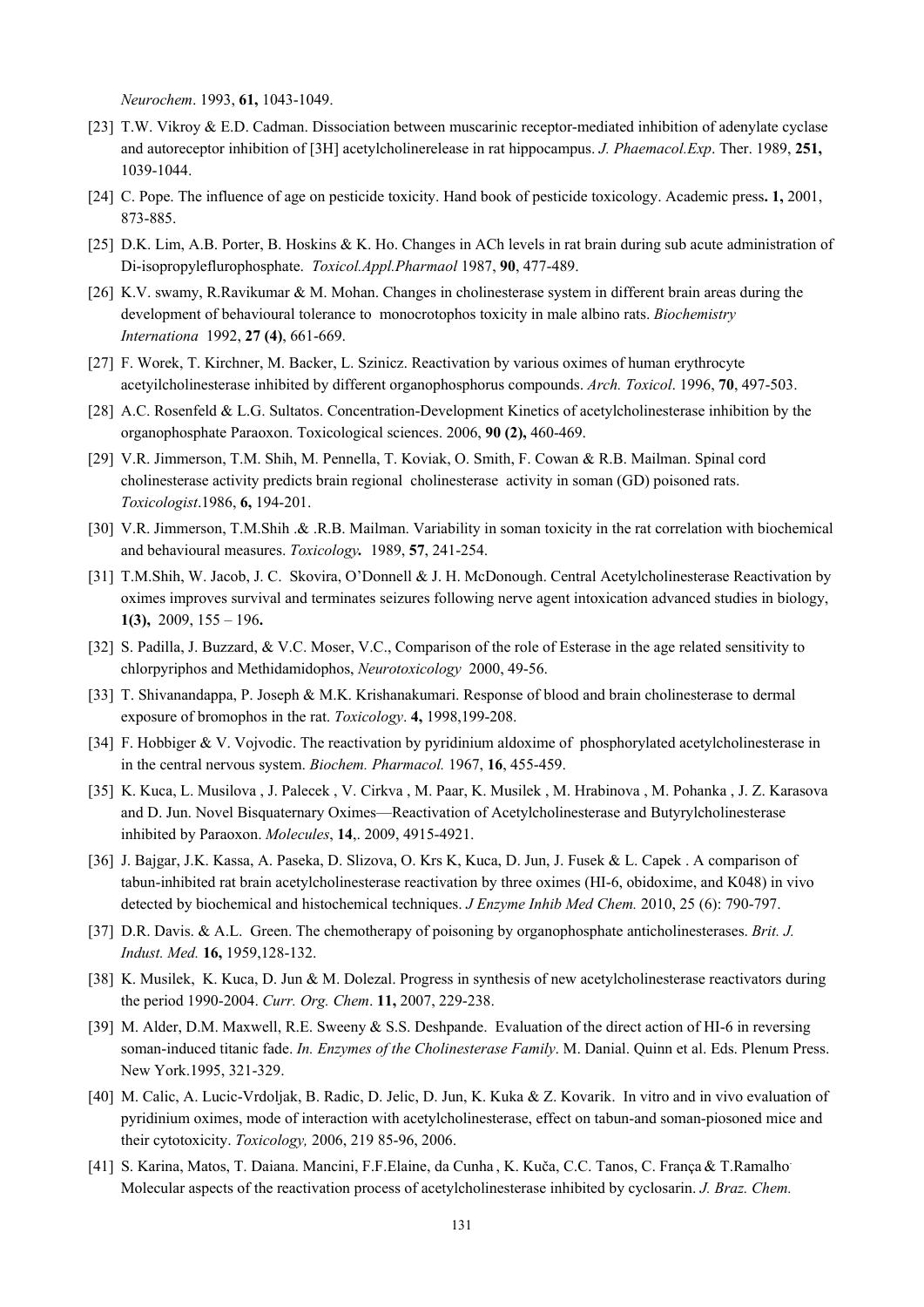#### *Soc*.2011, **22 (10)** São Paulo.

| AChE activity n mole/ATCI hydrolyzed/min/mg protein |                        |                         |                        |                           |  |  |
|-----------------------------------------------------|------------------------|-------------------------|------------------------|---------------------------|--|--|
| <b>Brain regions</b>                                | Control                | <b>DDVP</b>             | <b>DAM</b>             | <b>DAM+DDVP</b>           |  |  |
| Striatum                                            | $3.673 \pm 1.2$ (100)  | $1.261\pm3.4**$ (34.4)  | $3.432\pm 6.4$ (93.4)  | $2.213 \pm 1.7$ (60.3)    |  |  |
| <b>Hippocampus</b>                                  | $1.857\pm 6.2$ (100)   | $0.83\pm9.4**$ (44.6)   | $1.723 \pm 2.6$ (93.2) | $1.692 \pm 7.1$ ** (91.1) |  |  |
| Medulla                                             | $3.538 \pm 0.37$ (100) | $1.685\pm0.98*(47.6)$   | $3.39 \pm 1.3$ (95.9)  | $3.22 \pm 4.2**$ (91.1)   |  |  |
| Pons                                                | $2.667 \pm 1.1$ (100)  | $1.453\pm12.4**$ (54.5) | $2.592 \pm 2.8$ (97.1) | $2.745 \pm 1.4**$ (102.9) |  |  |
| Cortex                                              | $2.212 \pm 1.9$ (100)  | $1.3\pm4.3*$ (58.4)     | $2.114\pm8.1(95.5)$    | $1.966\pm3.4**$ (88.8)    |  |  |
| Thalamus                                            | $1.88 \pm 0.9$ (100)   | $1.225 \pm 3.6^*$ (65)  | $1.886\pm7.17(99.1)$   | $1.528 \pm 6.9$ (81.2)    |  |  |
| Cerebellum                                          | $2.159 \pm 0.15(100)$  | $1.675 \pm 8.1* (77.5)$ | $2.071\pm9.2(95.9)$    | $1.973 \pm 2.7$ ** (89.8) |  |  |
| Spinal                                              | $1.774 \pm 1.8$ (100)  | $1.479\pm4.4(83.4)$     | $1.716 \pm 0.6$ (96.7) | $1.667 \pm 13.1$ (98.4)   |  |  |

Table 1: Effect of pretreatment of Diacetylmonoxime (DAM) on DDVP- induced acetylcholinesterase inhibition in the discrete regions of Rat brain.

Note: Data represent mean± S.E. (n = 5 groups). Asterisk(s) indicates a significant difference \* P<0.05 and \*\* < 0.01 between treated and control, the numerals in parentheses denote the % change from control.

Table 2: Effect of pretreatment of Diacetylmonoxime (DAM) on DDVP – induced AChE and BuChE inhibition in the various tissues of Rat.

| AChE activity nmole/ATCI hydrolyzed/min/mg protein |                       |                           |                         |                            |  |  |
|----------------------------------------------------|-----------------------|---------------------------|-------------------------|----------------------------|--|--|
| <b>Tissues</b>                                     | <b>Control</b>        | DDVP (47mg/kg)            | DAM $(100mg/kg)$        | DAM+DDVP                   |  |  |
| Serum <sup>a</sup>                                 | $3.792\pm4.3(100)$    | $2.686 \pm 11.2$ * (70.8) | $3.697 \pm 17.6$ (97.4) | $2.945\pm9.6*(77.6)$       |  |  |
| Whole brain                                        | $2.164\pm2.9(100)$    | $1.36\pm3.1**$ (60)       | $2.084\pm2.4(96.3)$     | $1.858 \pm 1.5$ (85.8)     |  |  |
| Testis                                             | $1.695 \pm 19(100)$   | $1.179\pm8.2*(69.5)$      | $1.973\pm 6.5$ (116.4)  | $1.929 \pm 9.2$ ** (113.8) |  |  |
| Kidney                                             | $1.591 \pm 2.3$ (100) | $0.979 \pm 6.2 \pm (62)$  | $1.546 \pm 12(96.9)$    | $1.121 \pm 14.5(70)$       |  |  |
| Liver                                              | $1.17 \pm 15(100)$    | $0.704\pm9.8*(60)$        | $1.191\pm3.3(101.7)$    | $0.989 \pm 17(84.5)$       |  |  |
| Serum $(BuChE)^a$                                  | $12.92\pm 6.9(100)$   | $7.9\pm14*(61.1)$         | $12.72 \pm 17.6$ (98.4) | $12.58\pm21.3**$ (97.3)    |  |  |
| Kidney $(BuChE)^b$                                 | $4.7 \pm 12(100)$     | $3\pm4.9$ (73.4)          | $4.68\pm8.3(97.8)$      | $3.588\pm 6.4(76.6)$       |  |  |

Note: \* Data represents mean  $\pm$  S.E. (n = 5 groups). Asterisk(s) indicates a significant difference \* P<0.05 and \*\* < 0.01 between treated and

control, the numerals in parentheses denote the % change from control. (a) Activity was expressed as nmole substrate hydrolyzed ml

serum<sup>-1</sup> min<sup>-1</sup> (b) Butyrylcholinesterase activity expressed as nmole BuTCI hydrolyzed/min/mg protein.



Fig. 1: DDVP-induced AChE inhibition in brain regions of Rat. Results are expressed as percentage of inhibition (as compared with untreated rats)  $\pm$  S.E.(St. striatum; Hi. hippocampus; Me. medulla; Po. Pons; Co. cortex; Th. Thalamus; Ce. Cerebellum; Sp. Spinal.). \*Significance difference between treated and control groups \* P<0.05 and \*\* P<0.01.